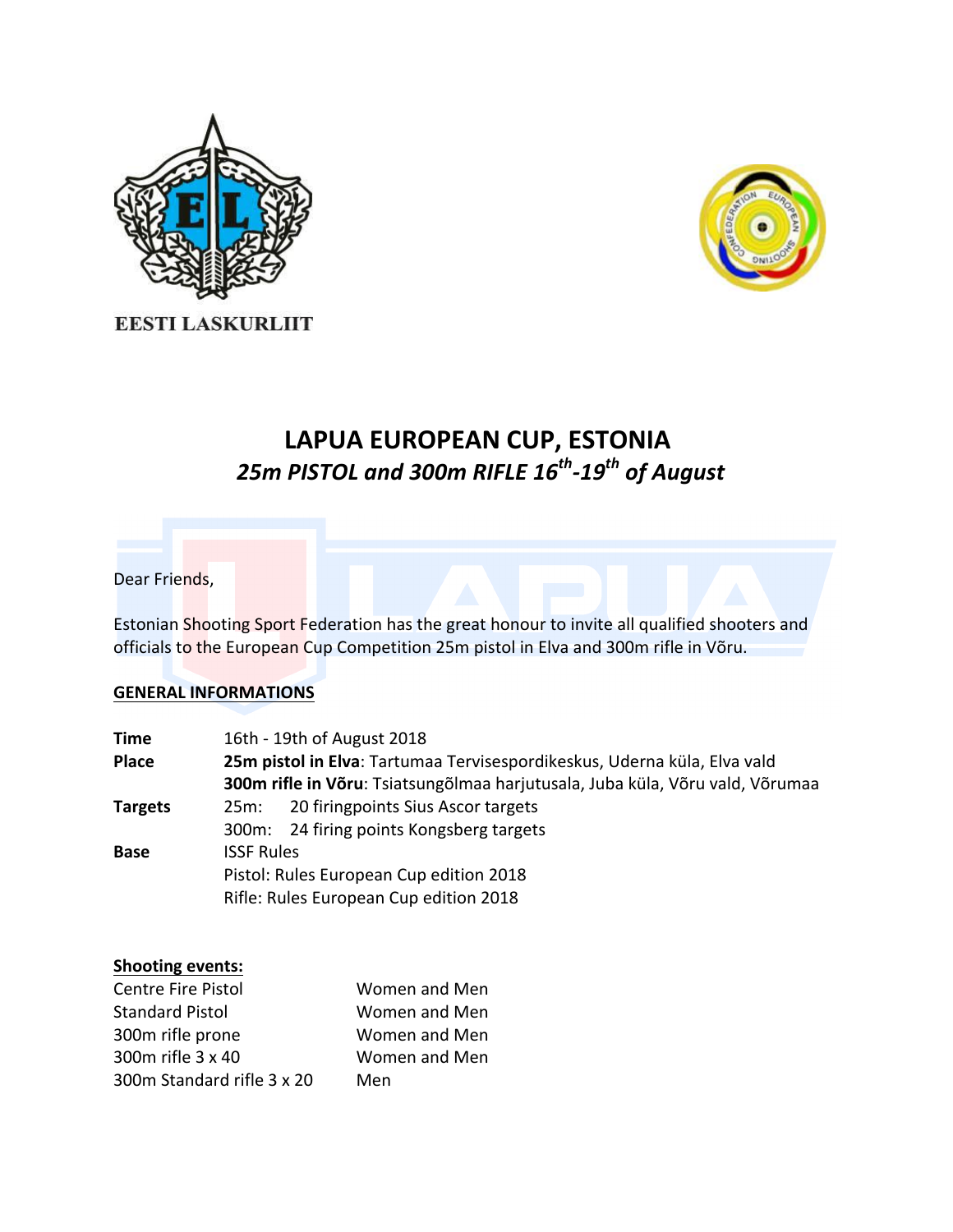## **PRELIMINARY PROGRAM**

# *Thursday August 16th*

| Arrival of delegations       | Rifle |
|------------------------------|-------|
| Weapon and equipment control | Rifle |
| Training Men / Women         | Rifle |
| PET: 3 x 20 Standard Rifle   | Rifle |
| <b>Technical meeting</b>     | Rifle |

## *Friday August 17th*

| Weapon and equipment control          | Rifle         |
|---------------------------------------|---------------|
| Competition: 3 x 20 Standard Rifle    | Rifle         |
| Arrival of delegations                | Pistol        |
| <b>Victory Ceremony</b>               | Rifle         |
| PET: 3 x 40 Men / Women               | Rifle         |
| PET: 300m Prone Men / Women           | Rifle         |
| PET: Centre fire Pistol               | Pistol        |
| <b>Centre fire Pistol Competition</b> | <b>Pistol</b> |
| <b>Technical meeting</b>              | Pistol        |

## **Saturday August 18th**

| Weapon and equipment control             | <b>Pistol and Rifle</b> |
|------------------------------------------|-------------------------|
| Competition: 3 x 40 Men / Women          | Rifle                   |
| <b>PET: Standard Pistol</b>              | Pistol                  |
| 300m Rifle Prone elimination Men / Women | Rifle                   |
| <b>Banquette</b>                         | All                     |
| <b>Victory Ceremony</b>                  | All                     |

## *Sunday August 19th*

| Weapon and equipment control        | <b>Pistol and Rifle</b> |
|-------------------------------------|-------------------------|
| <b>Standard Pistol Competition</b>  | Pistol                  |
| Competition: 300m Prone Men / Women | Rifle                   |
| <b>Victory Ceremony</b>             | All                     |
| Departure of the delegations        | All                     |

# **Lodging**:

Official Hotel is **Kubija Hotel&Nature Spa**

Double room 85 EUR